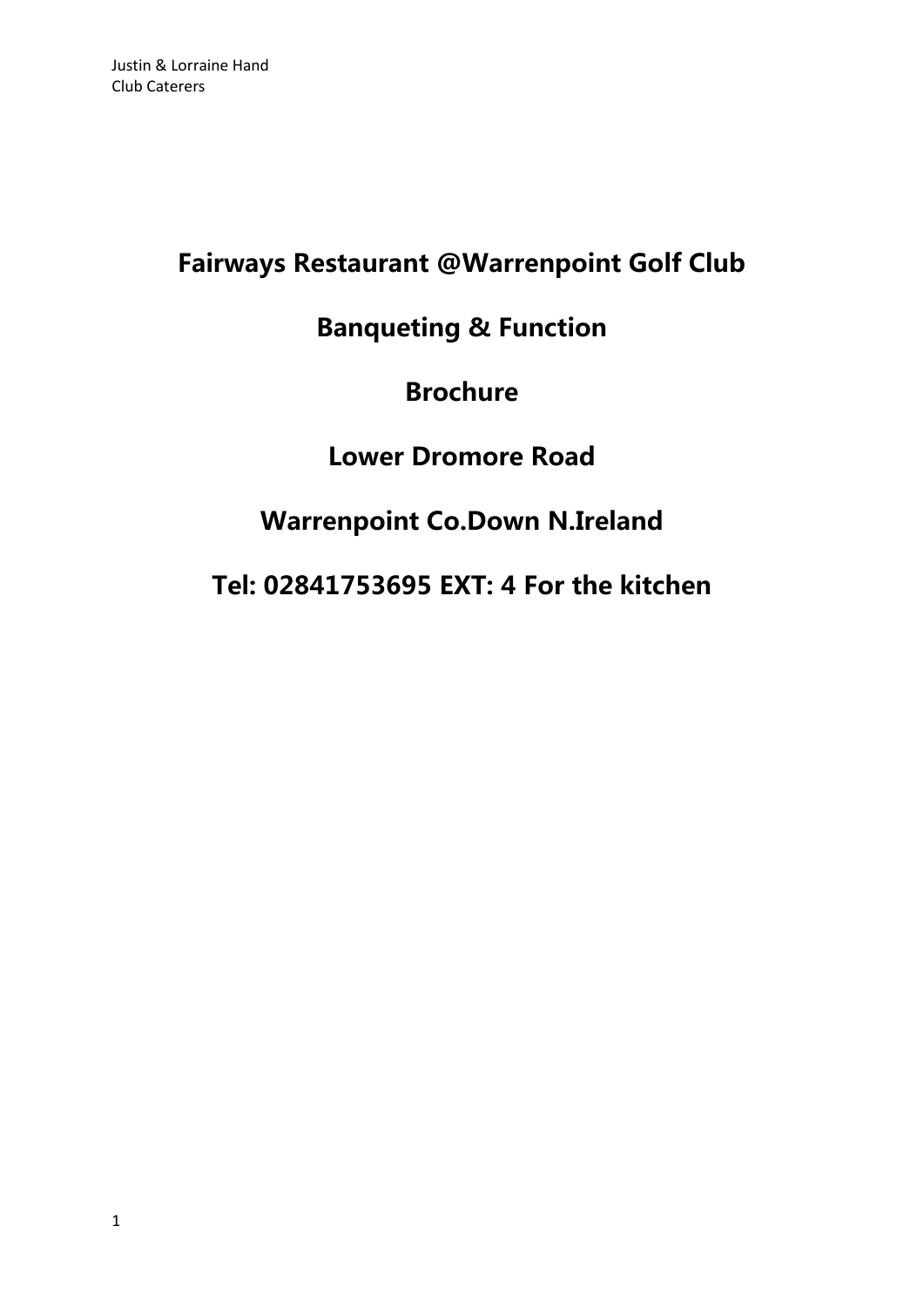Warrenpoint Golf Club

Thank you for choosing our Banqueting & Function Brochure. Our Chefs have prepared menus For your perusal with prices starting from £7.95 per person.

There are two rooms available, offering a wide range of choice, whether for the small reception for family and close friends or a larger, more formal gathering.

• The Byrne sweet will hold up to 50 seated or 80 for a reception. Room hire is £25.00.

• The Club Restaurant will hold up to 150 seated or 250 for a reception and will not incur

a room hire charge unless numbers are below 50.

A deposit of £200 is required to hold a booking.

Please do not hesitate to speak to our staff when viewing the club house as they are extremely experienced and have a wealth of advice and information that will be very useful to you.

Whilst room hire prices and menus are correct at the time of issue, they may be subject to alteration beyond the current year. However once prices have been agreed in writing they will not increase for your event.

Full Terms and Conditions are shown on the booking form.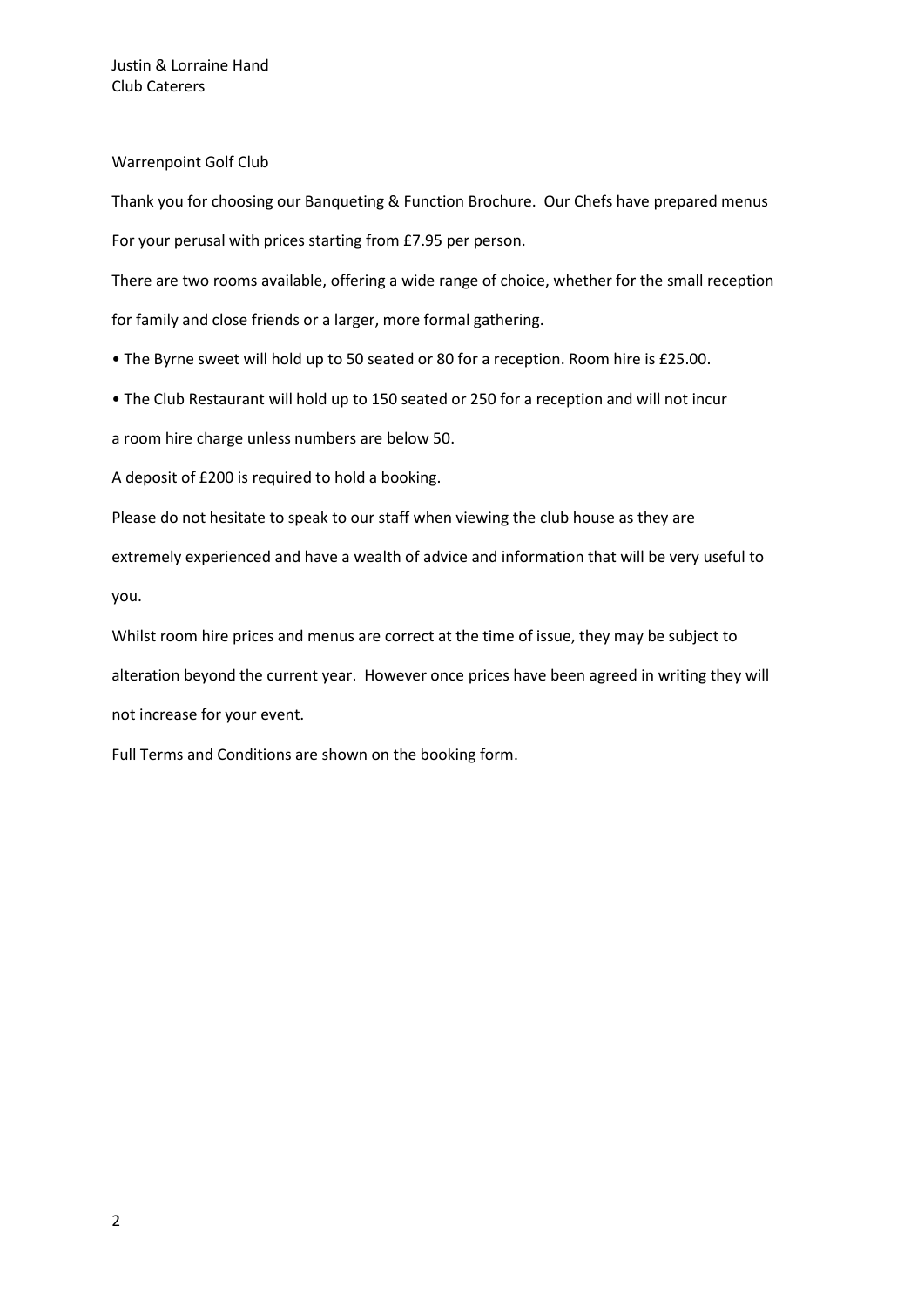**Seating** - Our round tables are designed for 8 but will seat up to 9.

**Flowers** - Flowers are a very personal choice so we ask you to make your own arrangements but we can of course provide you with our recommended florist.

**Cake Stand** - We can provide a cake knife, silver cake stand and table.

**Menu Tasting** - You are more than welcome to book a table in our restaurant which will give you a good indication of the quality and presentation of food offered.

**Corkage** - You are not able to bring your own wine as we offer a comprehensive and competitive wine list. If there is a particular wine that is not shown, that you would like, we can usually supply this for you.

**Access Time** - You can usually have access to the room for personal decoration from 10.30 on the day of the function if the room is not in use.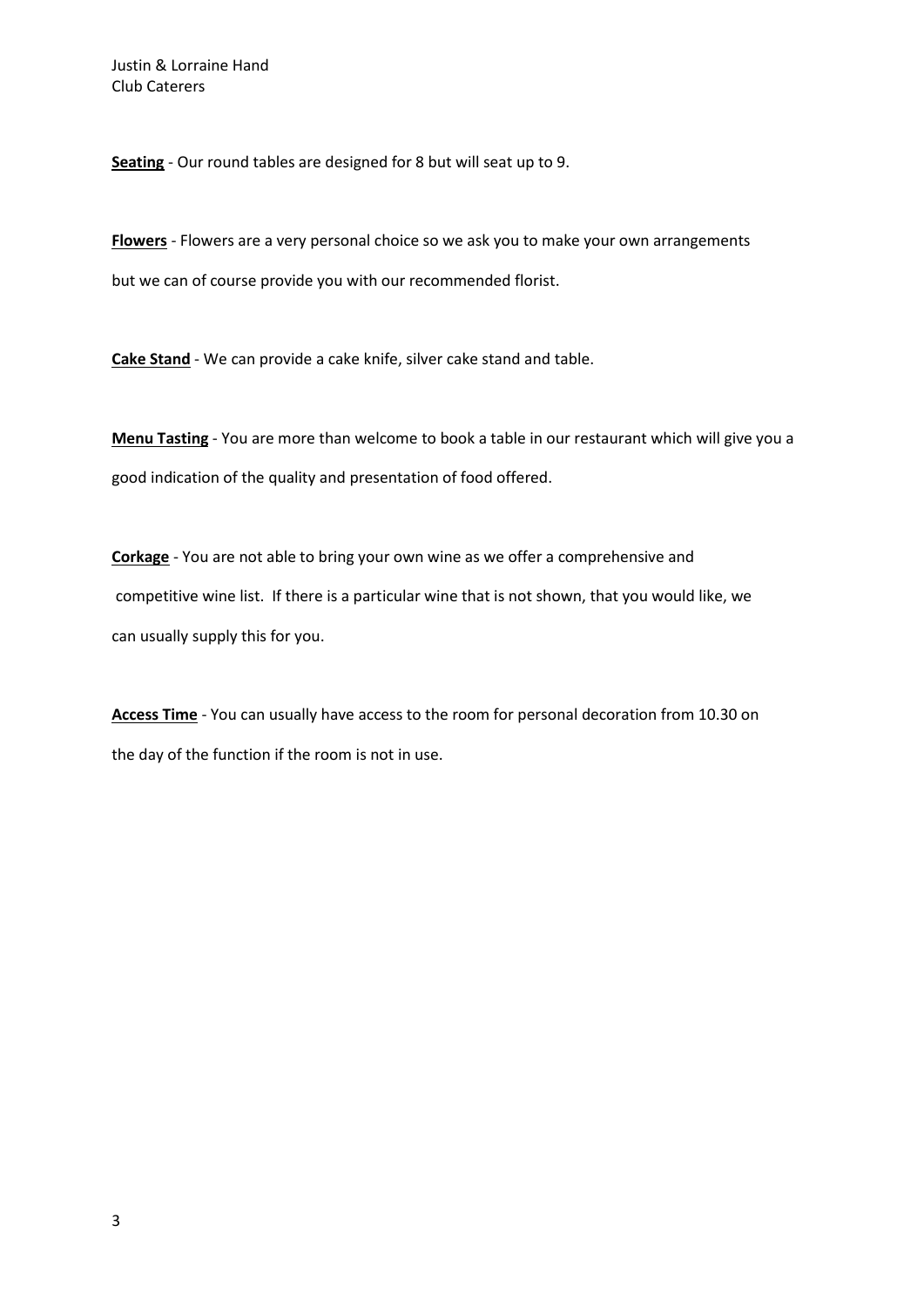#### **Function sample Menu**

£24.95 per person

Please select one choice from each course for all of your guests.

This menu will be followed by Coffee and Mints.

## **Starters**

Homemade Soup of the Day (with a hot crusty bread roll)

Assiette of Melon with a Mango Coulis and Fresh Mint & topped with a refreshing lemon sorbet

Salmon, Crabmeat and Avocado Tian with a Citrus Oil Dressing

Brandy Infused Chicken Liver Parfait with an Apple Chutney, cucumberland sauce & melba toast

Char grilled Tomato and Mozzarella Salad with Pesto Vinaigrette

Cured Smoked Salmon, Cracked Black Pepper and Lime & garden leaf salad

## **Main Course**

Mignon of Pork with an Apple and Calvados Cream Jus

Oven Baked Delicé of Salmon with a Thai Crust and Chablis Wine Jus

Supreme of Chicken Breast with a Cassoulet of Wild Mushrooms and Port Jus

Prime Roast Sirloin of Beef with Red Wine Jus

Baked Cod Fillet with a Tapenade Crumb and Roast Tomato Jus

All of the above are served with Seasonal Vegetables and Potatoes

## **Desserts**

Warm apple crumble, vanilla bean custard, praline ice cream Lemon Tart with Fruit Coulis and Crème Fraichè Devonshire Clotted Cream Cheesecake with Fruit Compote Tiramisu (Italian style trifle) Delicate Chocolate Truffle Tart with a Burnt Orange Caramel Summer Berry Meringue with fruit coulis Chocolate Profiteroles with Fresh Cream and chocolate sauce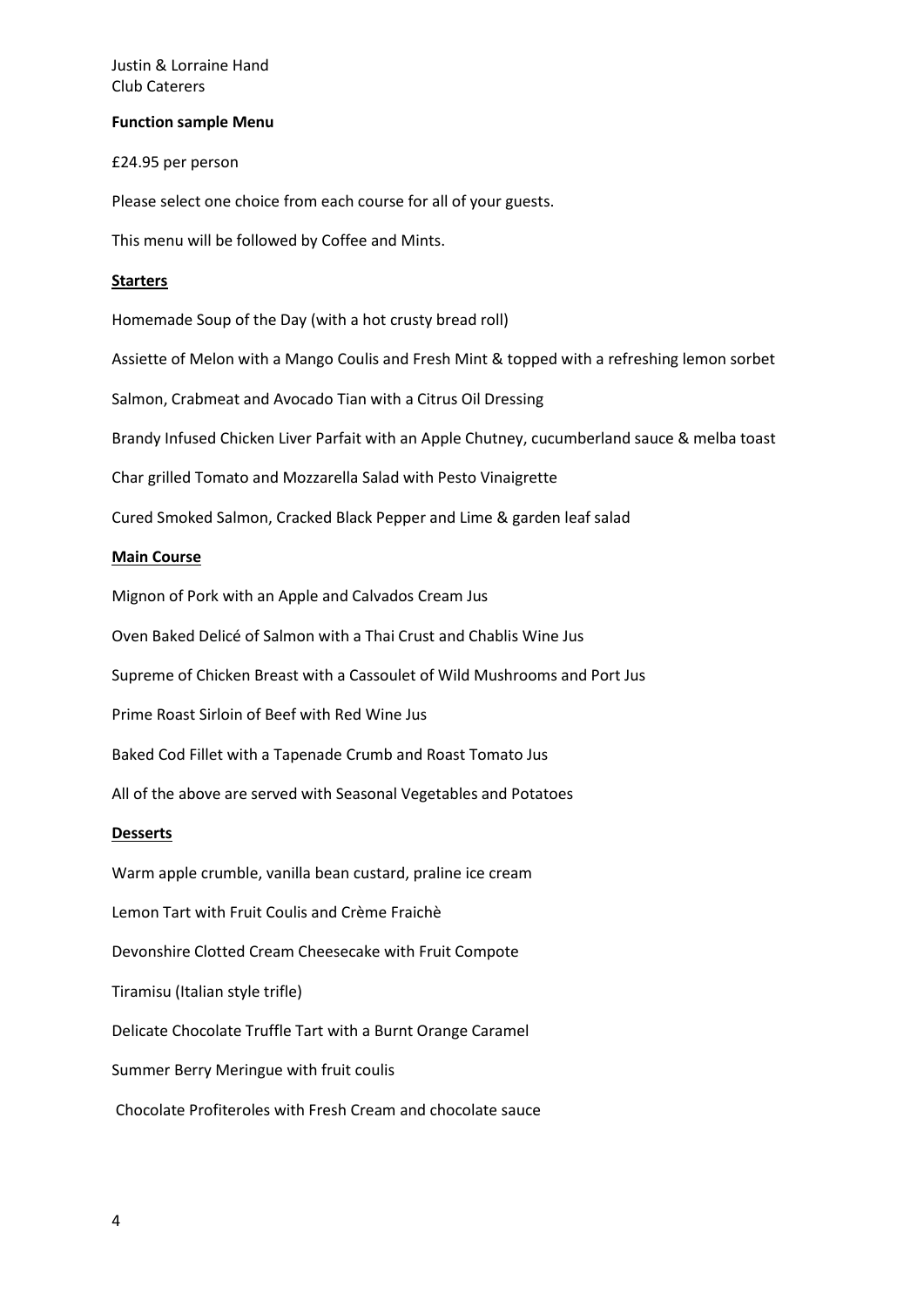# **CHILDREN'S MENU**

£9.95 per Child (Under 12 years of age)

## **Starters**

Melon boat

Vegetable Soup

# **Main Course**

Fishy Fingers

Chicken Teddies

Baby Sausages

Served with Chips or Mashed Potato, Baked Beans or Peas

# **Desserts**

Jelly and Ice Cream

Strawberry mousse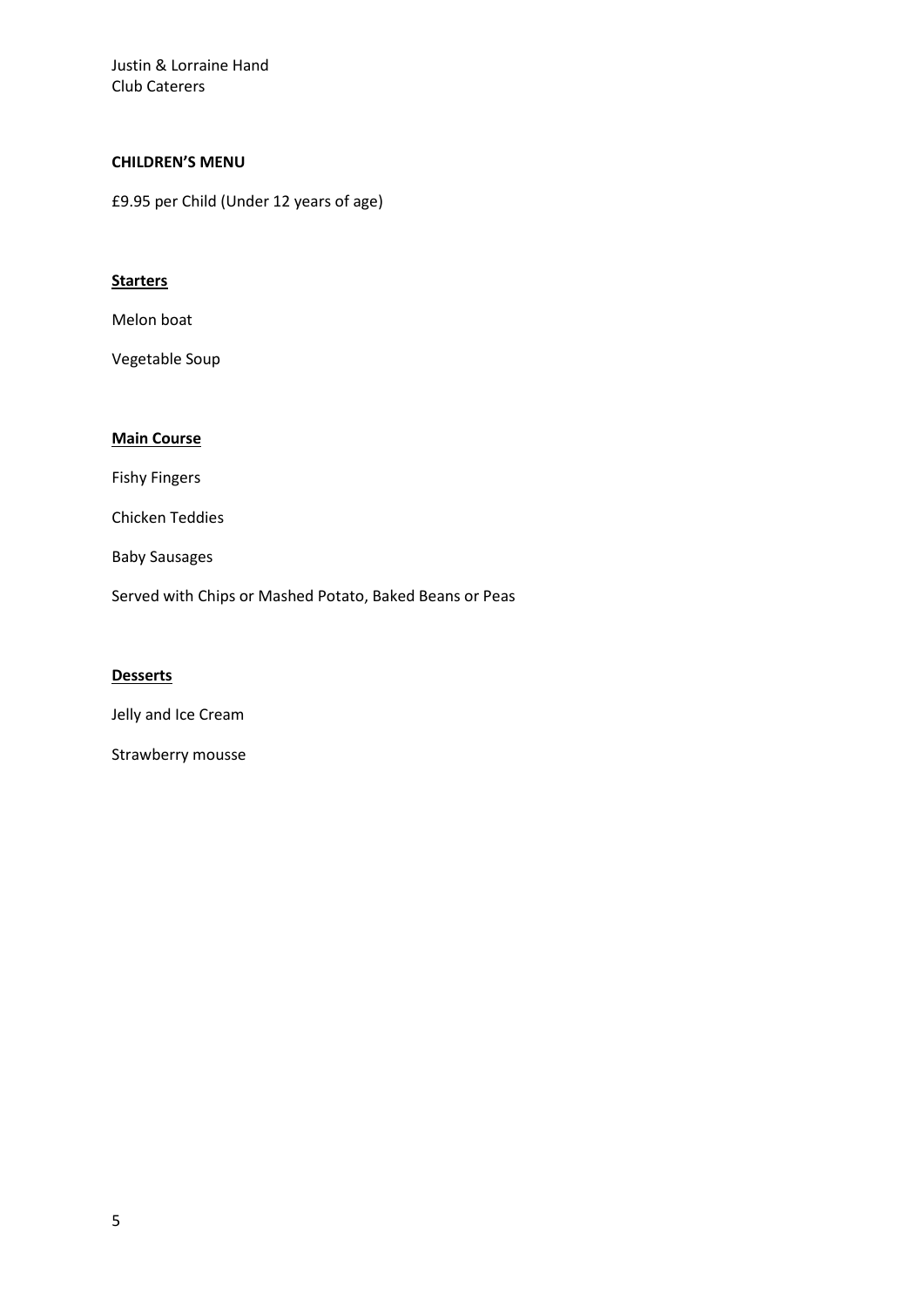## **Wet and dry evening buffet**

### £12.95 per person

A Trio of Cold Sliced Meats comprising Irish Roast Turkey, Cinnamon Glazed Ham and roast sirloin of beef Peppered steak pieces in a creamy pepper corn sauce Baked Thai Crusted Salmon Fillet (2oz) Chicken 'A La King with Diced Potatoes with Basil Tossed Mixed Leaf Salad with Lemon Oil Tomato Red Onion and Mint Salad Coleslaw Salad Mediterranean Roasted Herbed Vegetables Served with Hot New Potatoes or Savoury Rice

### **EVENING FINGER BUFFET**

### **Option A**

£7.95 per person Handmade Sandwiches to include: Tuna Mayonnaise, Cheddar Cheese and ham Egg & onion, chicken & coleslaw Mini sausages rolls Southern Style Deep Fried Potato Wedges Vol-a-vents (Variety) Cocktail sausages Tea/coffee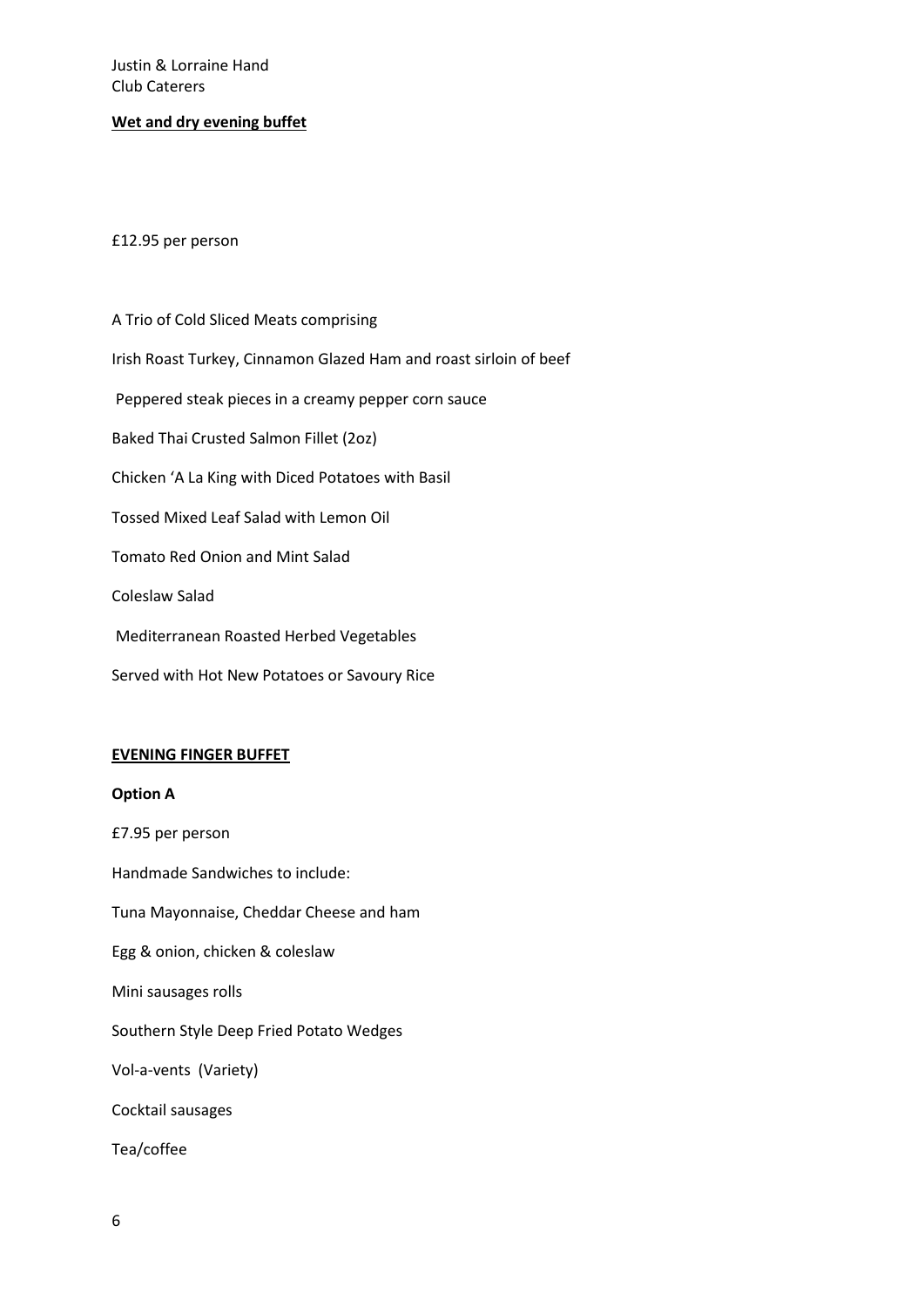## **Option B**

£11.95 per person Handmade Sandwiches to include: Smoked Salmon, Turkey, Cured Ham and cheese Roast beef and Mustard Cocktail sausages Garlic and Herb Salmon Goujons Thai Chicken Kebabs Oriental Filo King Prawns Vegetable and Seafood Dim Sum Fruit Platter Kentucky chicken goujons Spicy potato wedges Vegetable spring rolls Mini quiches (selection) Tea/coffee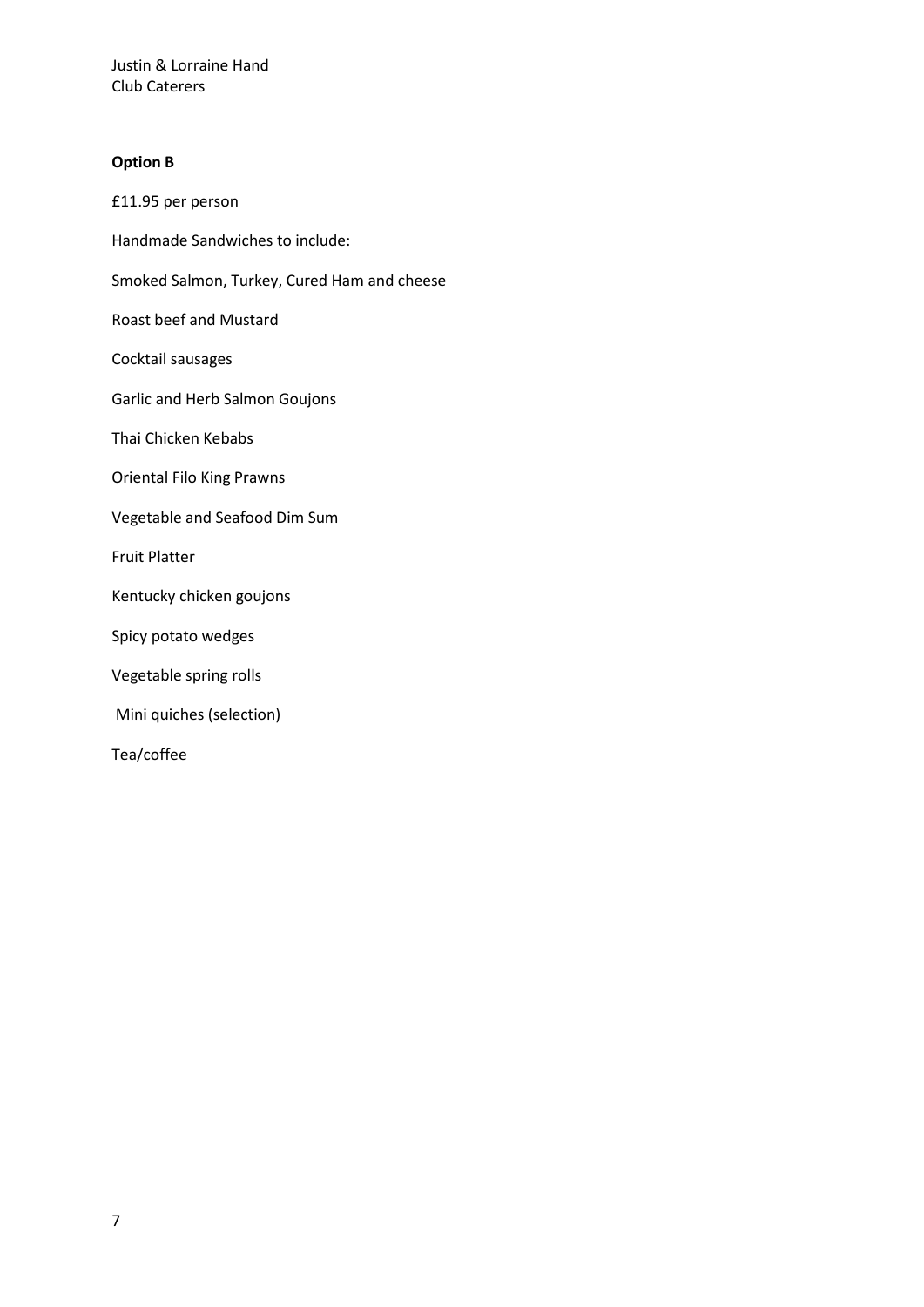## WARRENPOINT GOLF CLUB

### EVENT BOOKING FORM

Please complete this form and return it with your deposit to:-

Justin & Lorraine Hand Club Caterers at Warrenpoint Golf Club Lower Dromore Road Warrenpoint Co. Down Ireland

\_\_\_\_\_\_\_\_\_\_\_\_\_\_\_\_\_\_\_\_\_\_\_\_\_\_\_\_\_\_\_\_\_\_\_\_\_\_\_\_\_\_\_\_\_\_\_\_\_\_\_\_\_\_\_\_\_\_\_\_\_\_\_\_\_\_\_

1. Customer

Name of Party/Organisation

..…………………………………………

Organiser's Name

.………………………………………………

Event date:

…….…………………………………………

Address:

.………………………………………………

.………………………………………………

.………………………………………………

Postcode …………………………………….

Tel (daytime) ……………………………….

Tel (evening) ……………………………….

Mobile ……………………………………..

Fax …………………………………………

3. Catering Requirements

Menu cost @ £ ………… per person

Room Hire @ £ …………………………………….

Numbers (approx) ………………………………….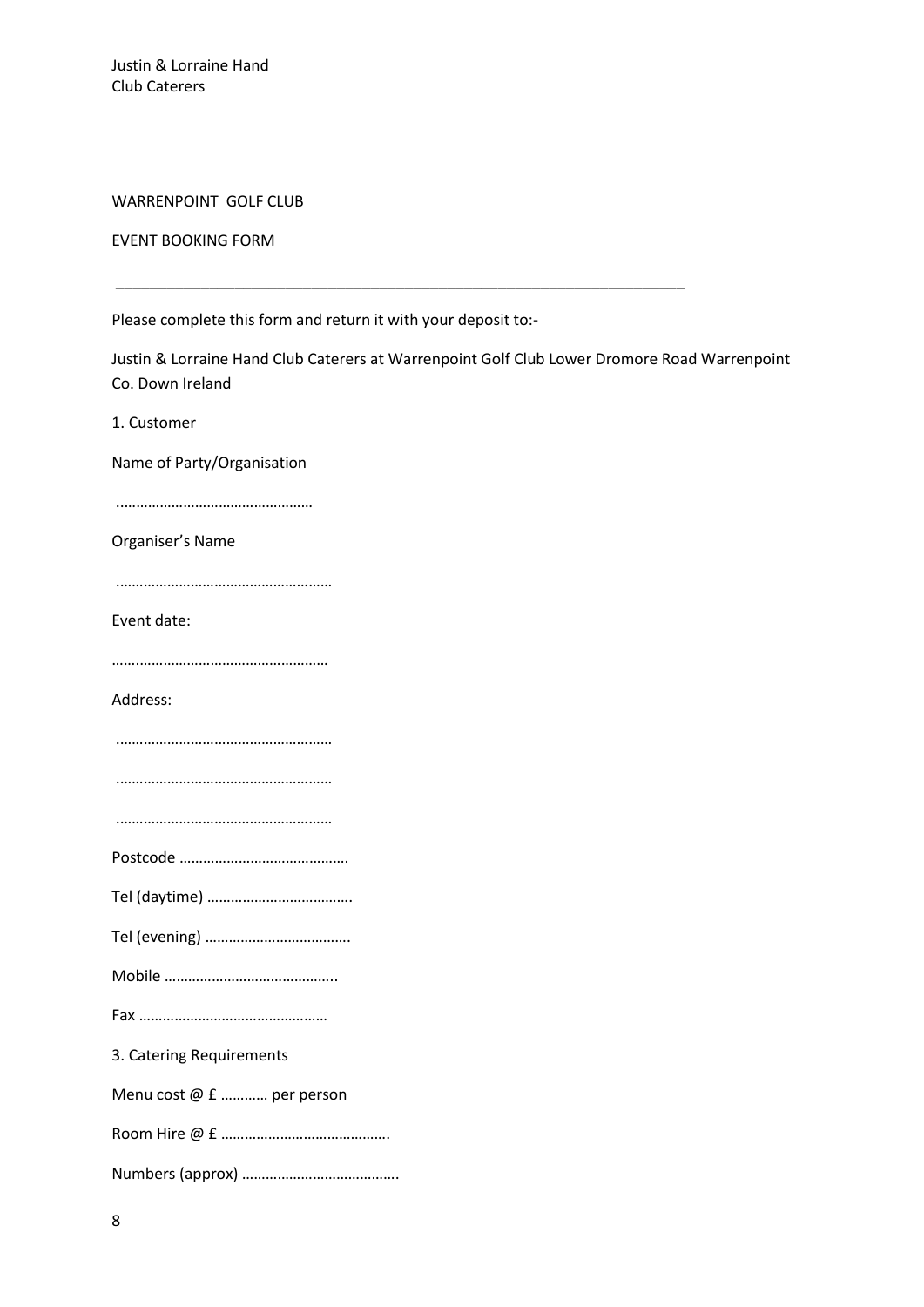Justin & Lorraine Hand Club Caterers Menu chosen ……………………………………… ..…………………………………………………… Beverages ..…………………………………………………… ..…………………………………………………… ..…………………………………………………… Bar tab required [ ] cash bar tab required [ ] Credit card or cash to be placed behind bar on the day. 2. Event Type of Event: …………………………….. No in party (approx.) …………………… Sit down time ………………………….. Additional requirements .………………………………………… .………………………………………… 4. Payment Terms

• Provisional reservations will be held until deposit received.

• Initial deposit is required to confirm booking.

• On receipt of an invoice 14 days prior to the date of the event 100% of estimated final charges to be paid.

Banqueting Terms & Conditions

A booking will be confirmed by the Fairways Restaurant @ Warrenpoint Golf Club/ caterers upon receipt of a deposit and a signed copy of our terms and conditions from the person making the reservation.

1. CREDIT - Credit is only available if agreed with the Fairways Restaurant @ Warrenpoint Golf Club before any function commences. Where credit is agreed, invoices issued are due for payment seven days after receipt.

2. CONFIRMATIONS - The Customer must tell the Fairways Restaurant @ Warrenpoint Golf Club not less than 14 days prior to the function the anticipated number of guests attending. Final numbers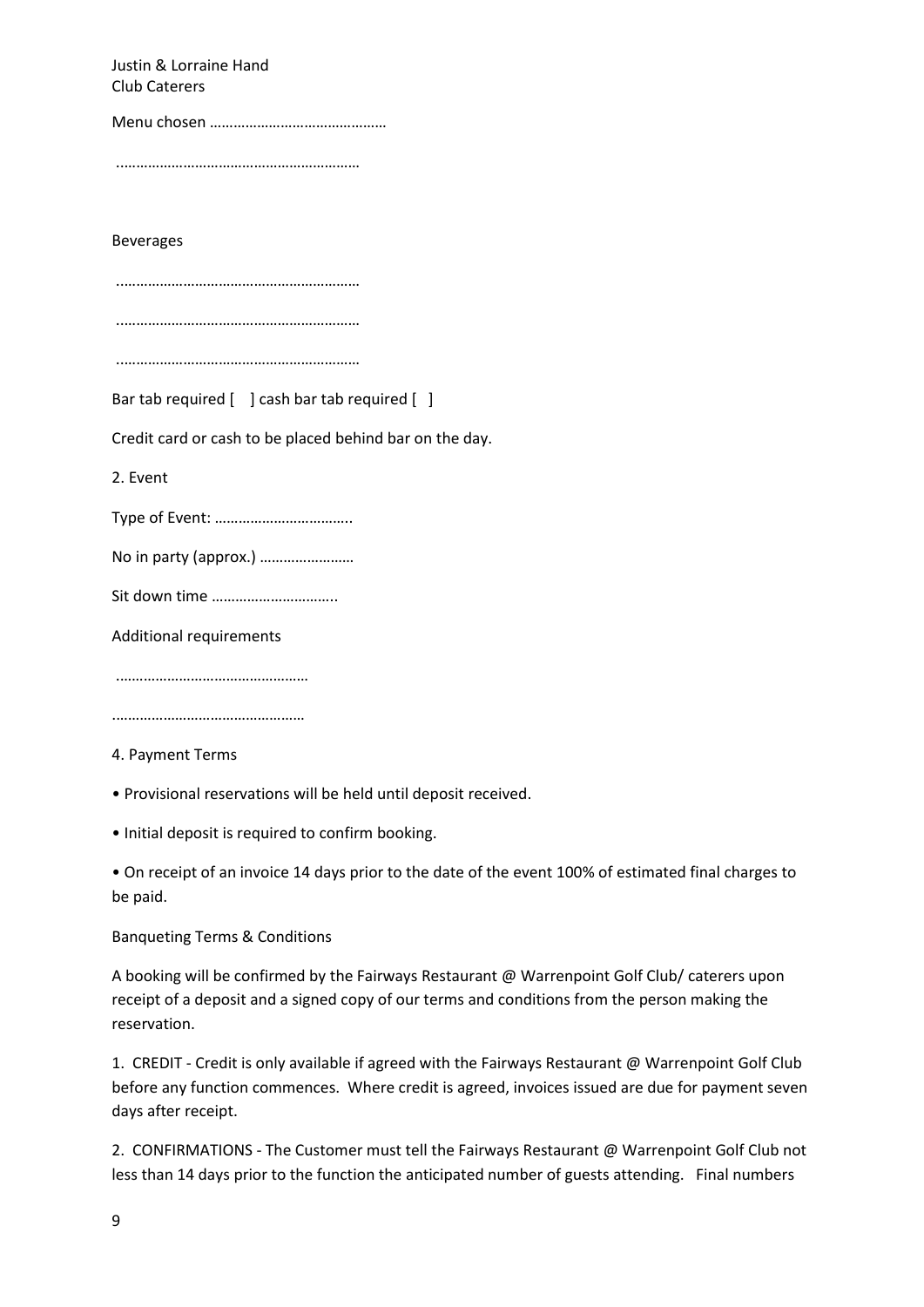should be confirmed no later than five days prior to the function. Once the final number has been agreed minor increases can normally be catered for, however, in the event of reduced numbers we regret that it will be necessary to charge for meals not taken.

## 4. DEPOSITS PAYABLE

I. On acceptance of booking £200

II. Not less than 14 days before date of function 100% of estimated final charge.

5. FINISHING TIMES - Functions must finish at the time agreed when booking and extensions of time may not be possible.

6. CORKAGE – Warrenpoint Golf Club does not permit Customers to supply their own wine, drinks or food.

## 7. CANCELLATION CHARGES

I If cancelled between 9 and 6 months prior to the date of function - 25%

II. If cancelled between 6 months and 3 months before the date of function - 50%

III. If cancelled less than 14 days before the date of the function - 100%

All % of total deposits paid will be lost as above

8. PAYMENT – To be made on receipt of a pro-forma invoice 14 days prior to the Function.

9. DAMAGE - The Customer shall be liable for any damage caused to Warrenpoint Golf Club or any furnishings, utensils or equipment therein by the wilful act or default of the Customer or any guest or employee of his and shall pay to the Company on demand the amount required to make good or remedy such damage, including compensation for loss of business whilst such damage is being repaired.

10. EQUIPMENT STORAGE - Warrenpoint Golf Club try wherever possible to assist guests with storage of equipment etc. but accept no liability for any damage or loss.

11. PERSONAL PROPERTY – Warrenpoint Golf Club shall not be liable for the loss of or any damage to the property of the Customer or any guest suffered or incurred whilst on the Club premises including motor vehicles and their contents.

12. CHILD SAFETY – We have to advise you that whilst we want you to enjoy your time At Warrenpoint Golf Club, the golf course and pond are potentially hazardous as far as children are concerned. This being so it is essential that at all times children have responsible adult supervision in these areas.